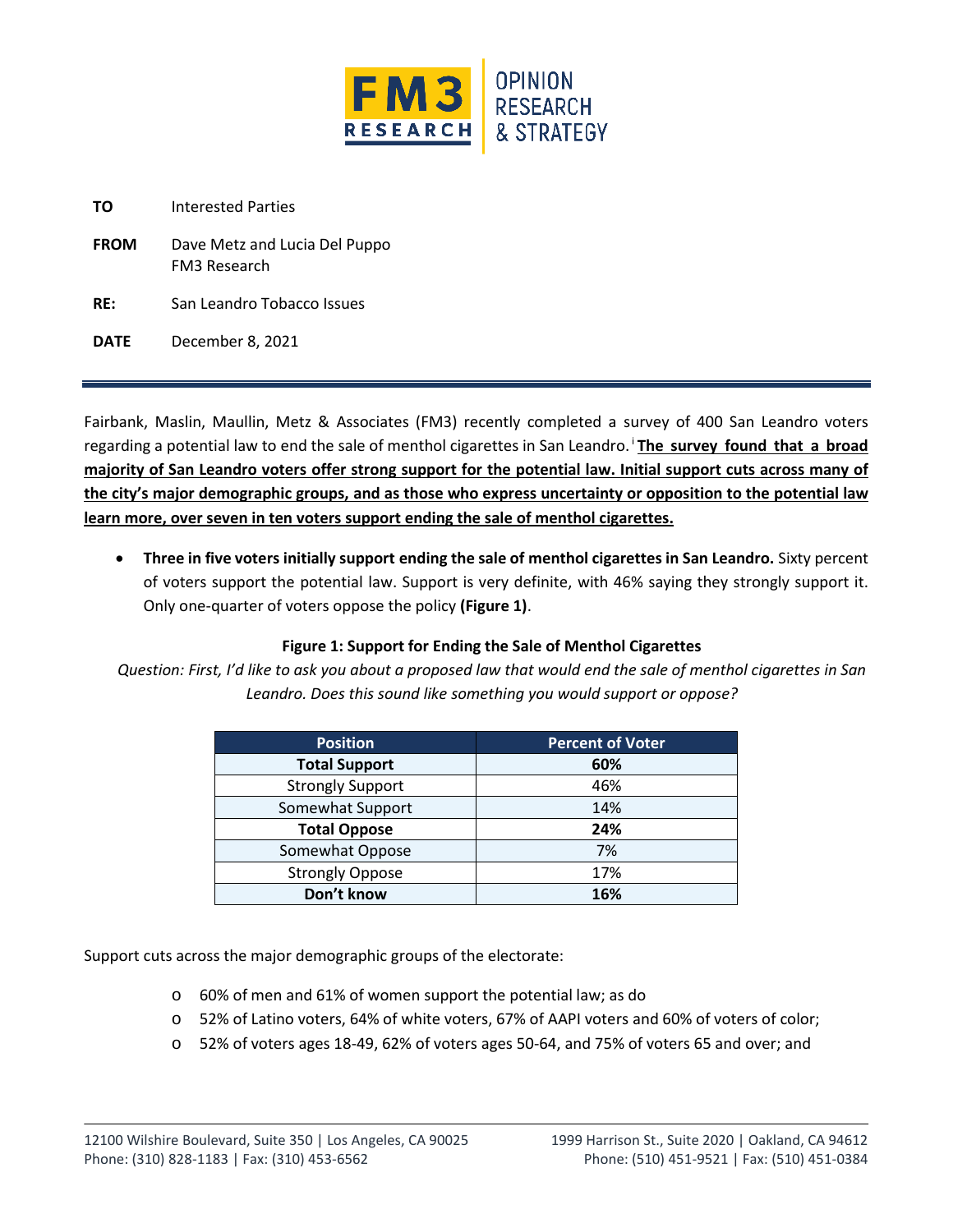

- o 57% of voters in District 1, 55% in District 2, 52% in District 3, 61% in District 4, 69% in District 5 and 65% in District 6.
- **After providing additional information to those who are initially opposed or undecided about the potential law, overall support increases.** After hearing three statements regarding: 1) targeting of menthol cigarettes to youth, 2) targeting of menthol cigarettes to people of color, and 3) laws ending menthol cigarette sales in other Alameda County jurisdictions, support grows to 72% with only one in five voters opposed **(Figure 2)**.

## **Figure 2: Support After Messaging**

*Question: Having heard this, would you support or oppose a law to end the sale of menthol cigarettes in San Leandro?*

| Position*                      | <b>After</b><br><b>Messaging</b><br>- Citywide | District 1 | <b>District 2</b> | <b>District 3</b> | District 4 | <b>District 5</b> | <b>District 6</b> |
|--------------------------------|------------------------------------------------|------------|-------------------|-------------------|------------|-------------------|-------------------|
| <b>Total</b><br><b>Support</b> | 72%                                            | 73%        | 63%               | 67%               | 69%        | 83%               | 78%               |
| <b>Total</b><br><b>Oppose</b>  | 20%                                            | 17%        | 34%               | 21%               | 18%        | 13%               | 16%               |
| Don't know                     | 8%                                             | 10%        | 4%                | 12%               | 13%        | 4%                | 7%                |

*\* Total support includes those initially supportive along with those who were initially opposed or undecided and moved to indicate they were supportive after hearing more.*

• **While all messages about the potential law were compelling, one message describing the way tobacco companies target young people was especially compelling.** Nearly half of voters who were initially undecided or opposed to the potential law found the message about targeting youth with ads convincing. Messages describing how tobacco companies target young people and communities of color with menthol ads and that other cities in the area have passed similar laws were also convincing (**Figure 3** on the next page).